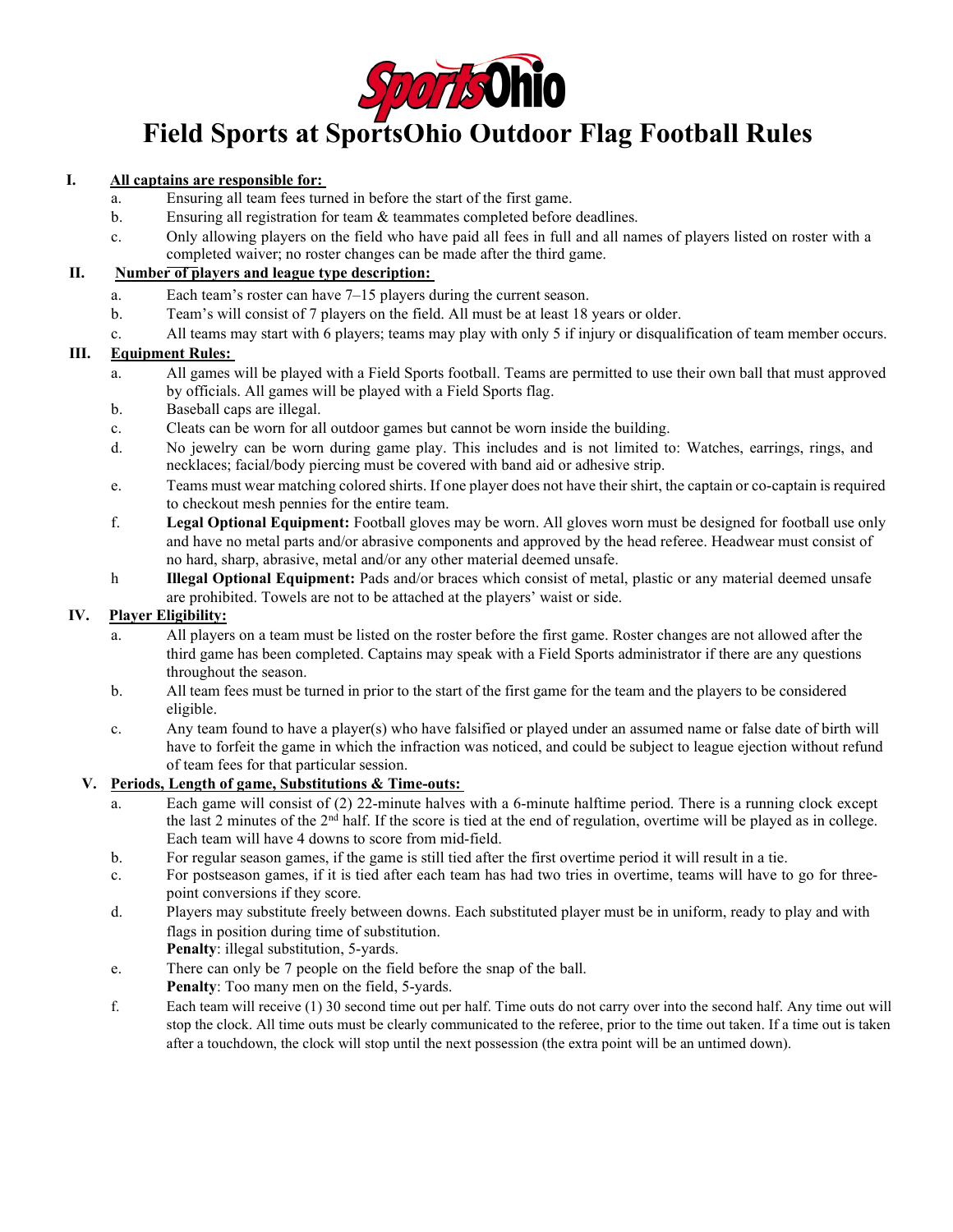#### **VI. Ball in Play, Dead Ball, Out-of-Bounds:**

- a. Possession begins at the 10-yard white line.
- b. The offense has 20 seconds to start the play. The 20 second play clock will begin at the official's discretion by blowing the whistle and announcing, "20 seconds". At that time, the offense is permitted to snap the ball.

Penalty: dead ball foul, delay of game, 5-yards.

- c. If a team continues to delay the game after the first delay of game penalty, the next infraction will result in loss of down, with the third infraction resulting in loss of possession. After the infraction, the play clock will start at 10 seconds.
- d. In the last 2 minutes of either half, any delay of game that is determined to be intentional by the referees will stop the clock until the beginning of the next play.
- e. Ball is declared dead when:
	- 1. A forward pass is incomplete.
	- 2. A backward pass or fumble by a player strikes the ground. In case of a fumble, the ball becomes dead at the point where it touches the ground. The ball goes to the team which had last possession. The spot where the ball touches the ground becomes the new line of scrimmage. The offense cannot advance a fumble; the ball will be placed where the ball was fumbled.
	- 3. A runner has their flag belt removed.
	- 4. A snap hits the ground.
	- 5. The passer is de-flagged before releasing the football.
	- 6. **Out-of-Bounds:** The sidelines of the field represent out of bounds. If the ball carrier steps on or outside the line the play will be blown dead. Any offensive or defensive player without the ball may step out-of-bounds and be eligible to come back in bounds as an eligible player. Players must have 1 foot in bounds and possession of the ball for the ball to be considered a catch.
	- 7. Any other occurrence when the flag belt is removed or falls off the ball carrier.
- f. The ball will be spotted where the ball is when the flag is pulled.

# **VII. Series of Downs, Number of Downs:**

- a. There will be one possibility for a first down. The center line is the first down line.
- b. Each team has four downs to try and advance past the first down or the goal line. Teams may elect to pass-punt on  $4<sup>th</sup>$  down.

# **VIII. Kicking the Ball (Pass-Punt):**

- a. A team may elect to punt the ball on  $4<sup>th</sup>$  down. All pass-punts must be announced to the referee. Any offensive player may notify the referee of the pass-punt. There are no fake pass-punts allowed. Once a team has decided to pass-punt they must execute the punt, and they must release the ball downfield within 10 seconds of the snap. *Once a team has broken huddle and not declared punt, it will be assumed the offensive team is going for the first down. The team cannot change the declaration unless a time out is called. A penalty does not allow the team to change the declaration.*
- b. The ball will be down at the spot if the pass-punt goes out-of-bound or touches the ground.
- c. The ball will be ruled a touchback if the pass-punt goes into the end zone.
- d. The pass-punt must be executed behind the line of scrimmage within the 20-second play clock.
- e. The defense cannot attempt to de-flag the pass-punter, i.e. no rushing the kicker.
- **Penalty:** Illegal Procedure, 5-yards.

# **IX. Snapping, Passing, and Handing of Ball:**

- a. **Snapping:** The ball must be snapped between the center's legs. The player receiving the snap must be at least 2*-*yards behind the center.
	- **Penalty:** Illegal Procedure, 5-yards
- b. During the snap teams are required to have at least 4 players on the line of scrimmage. **Penalty:** Illegal Procedure, 5-yards from the previous spot.
- c. No player on the offensive team shall make a false start. A false start is any movement simulating the start of a play. This does include the quarterback either simulating a snap with their body or any motion forward. **Penalty:** Illegal Procedure, 5-yard from pervious spot.
- d. Encroachment: After the center has touched the ball, it is considered encroachment for any player to cross the line of scrimmage and/or make contact with any player on the opposing team. Play will continue unless a defensive player is unobstructed to quarterback.

Penalty: Encroachment, 5-yard penalty from previous spot.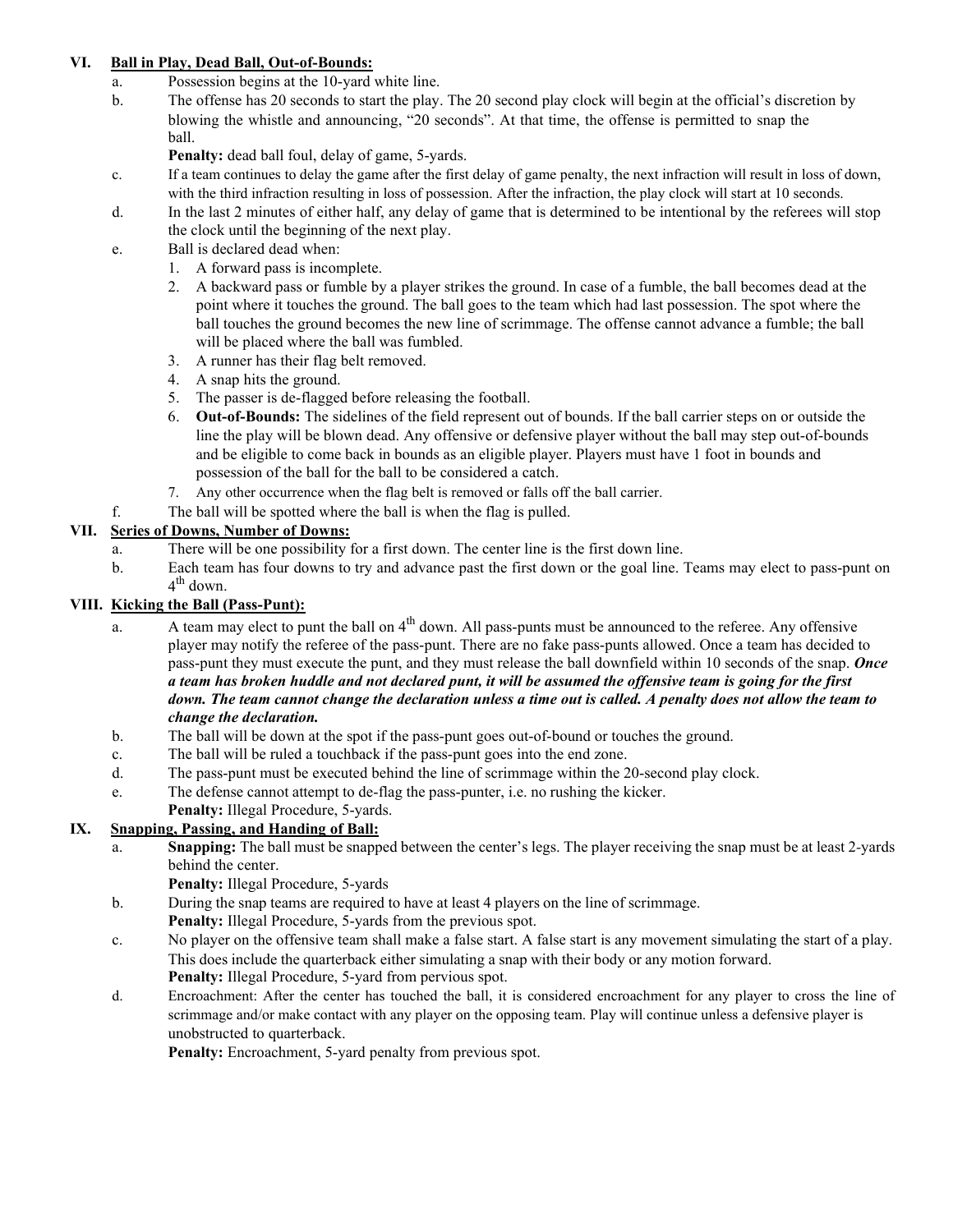- e. Offensive players are responsible for retrieving the ball after the completion of the down. The center is responsible for placing the ball in the center of the field on the offensive line of scrimmage. The offense is responsible for placing the cones, which designate the offensive and defensive LOS (line of scrimmage). The cones should be spaced 1-yard apart for all leagues.
- f. All offensive players are to remain motionless for one second prior to the snap of the ball, with the exception of one player in motion; moving parallel to or away from the line of scrimmage. The player in motion is not counted as one of the 4 on the scrimmage line. Once the center is set, he/she may not reset or change position **Penalty:** Illegal Motion, 5-yards from the previous spot.
- g. Any offensive player that moves/shifts (other than going legally in motion) must stop for one full second prior to the ball being snapped.

**Penalty:** Illegal Shift, 5-yards from pervious spot.

### h. **Illegal Forward Passes:**

- 1. If the passer's foot is beyond the scrimmage line when the ball leaves his/her hand.
- 2. If thrown after team possession has changed during the down.
- 3. If a passer catches his/her untouched forward or backward pass.
- 4. If there is more than one forward pass per down.

**Penalty for 1-4:** Illegal Pass, 5-yards from the original LOS and a loss of down if made by the passing team before possession changes during a scrimmage down. If the illegal pass occurs on 4th down by the passing team, the passing team will turn the ball over on downs and be penalized 5 yards.

# i. **Roughing the Passer:**

1. No defensive player can make contact with the quarterback unless the contact is deemed incidental while attempting to de-flag the quarterback. No rusher is allowed to hit the quarterback's throwing arm before or after he releases the ball. The only exception to this is if you block the pass after he releases it. Penalty: Roughing the passer, 10-yards from original LOS, automatic first down.

# j. **Pass Interference and defensive holding:**

- 1. After the ball is snapped, and until the ball has been touched by a receiver, there shall be no offensive pass interference beyond the passing teams scrimmage line. This includes face guarding**.** Penalty: Offensive Pass Interference, 10-yards from the previous spot and loss of down.
- 2. Men's Leagues Only: The defense is permitted to make contact with the offense only within 3 yards of the LOS, the defense may only "bump" the offense once and then must release. Coed and High School Leagues: the defense is not permitted to make contact with the offense.
	- **Penalty**: illegal contact, 5-yards from the previous spot and replay the down*.*
- 3. After the ball is thrown, and until it has been touched, there shall be no defensive pass interference beyond the passing teams scrimmage line while the ball is in flight **Penalty:** 10-yards from the previous spot, automatic first down. **Note***: If the pass interference by either player is intentional or unsportsmanlike, his/her team shall be penalized an additional 10-yards.*

### **X. Scoring Plays and Touchback:**

### a. **End zone is marked by the farthest solid white line on each of the field.**

#### b. **Touchdown:**

- 1. All Touchdowns are 6 points.
- 2. The ball must cross the goal line before his/her flags are removed to be a touchdown.

#### c. **Mercy Rule:**

#### **The game will end if one team is ahead of the other team by 19 points or more with 2 minutes remaining in the game.**

#### d. **Extra Points: (1, 2, or 3 points)**

- 1. Opportunities for extra points are as follows: 1 point from 3-yard line; 2 points from 5-yard line; 3 points from 10-yard line. There is no kicking for extra points.
- 2. If the defensive team intercepts a pass and returns it past their goal line during a try for 1, they score 1 point; 2 points for any 2-point attempt and 3 points for any 3-point attempt returned.

#### e. **Safety:**

A safety is worth 2 points. The team that records the safety will start possession at the 10-yard white line.

#### f. **Touchback:**

Any pass-punt that is downed in or past the endzone will be a dead ball, the ball will be placed at the 10-yard white line.

#### g. **Field Goal:**

There will be no field goals or kicks for extra points for outdoor leagues.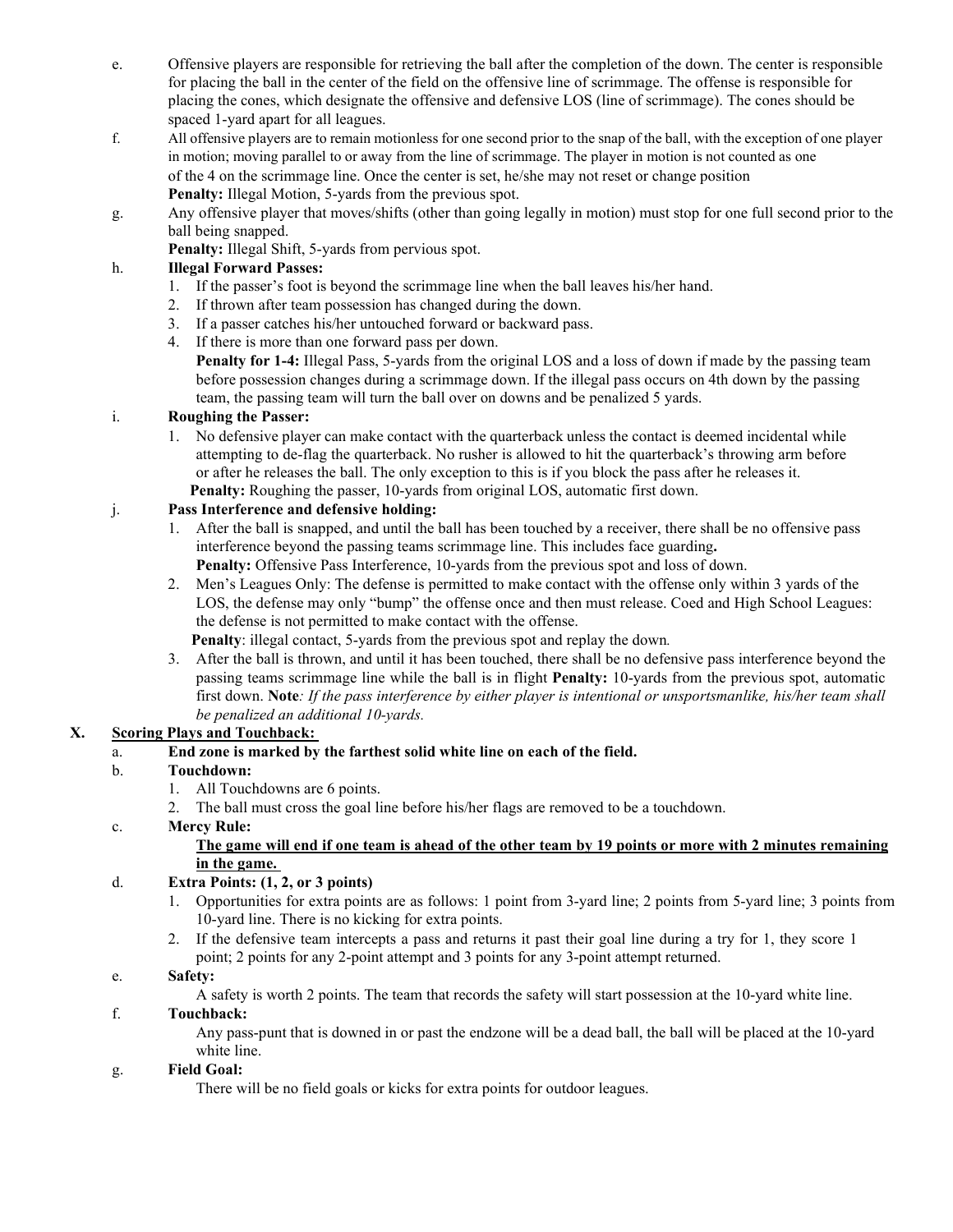### **XI. Rule Classifications per League:**

- 1. The defense is allowed to rush the passer after the offensive snap.
	- a. The defense is not permitted to rush more than 2 players on any play. The play will continue unless defensive player is unobstructed to quarterback. If the quarterback clearly leaves the pocket then other defensive players may come up to make the play. **Penalty:** Illegal Rushing 5-yards.
	- b. Defensive players cannot cross the defensive LOS before the snap. This will be considered offsides. The play will continue unless defensive player is unobstructed to quarterback. Penalty: Encroachment 5-yards.
	- b. The defensive LOS will be marked off 1-yard from the offensive LOS for all men's leagues.
- 1. Interception returns are allowed in all leagues
- 2. Blocking is allowed only on the line of scrimmage. This includes 5-yards on both sides of the original snap (the tackle box) and 3-yards downfield from the LOS. All blocking downfield must be a screen block. CONTACT IS NOT PERMITTED past 3 yards of the original LOS.
- 3. Offensive players are not permitted to block the defensive player by holding of any kind. This includes, but is not limited to: holding the jersey, hooking the player with their arm, grabbing the player to stop his progress. **Penalty:** Offensive Holding, 10-yards from the spot of the foul, loss of down. (a hold that occurs in the end zone will be a safety).
- 4. The following blocks are illegal: Block in the back, crack-back, cut block, double team (more than one player blocking another player at the same time).

**Penalty**: Illegal Block, 10-yards from the spot of the foul, loss of down. (an illegal block that occurs in the end zone will be a safety).

#### **Screen Blocking:**

- 1. The offensive screen block shall take place without contact. The screen blocker shall have his/her hands and arms at his/her side or behind his/her back. Any use of the hands, arms, elbows, legs, or body to initiate contact during an offensive player's screen block is illegal. A blocker may use his/her hand or arm to break a fall or to retain his/her balance. A player must be on his/her feet before, during, and after screen blocking occurs. **Penalty:** Illegal Block, 10-yards form spot of the foul, loss of down.
- 2. A player who screen blocks shall not:
	- a. Take a position closer than a normal step when behind a stationary opponent.
	- b. Make any type of contact when assuming a position at the side of or front of a stationary opponent.
	- c. Take any position too close to a moving opponent that his/her opponent cannot avoid contact by stopping and/or change direction. The speed of the player to be screened dictates where the screener may take his/her stationary position. This will vary between opponent and can be anywhere from 1 to 2 normal steps, or strides, from the opponent.
	- d. After assuming his/her legal screening position, the player must not make any attempt to move in the same direction and/or path of his/her opponent. If any violation of these rules results in contact, he/she has committed a personal foul. .

**Penalty for 1-4:** Illegal Block, 10-yards from spot of the foul, loss of down.

3. Teammates of a runner or passer shall not use any interlocked interference by grasping or encircling one another in any manner.

**Penalty:** Illegal Block, 10-yards form spot of the foul, loss of down.

4. Defensive players must go around the offensive player's screen block the arms and hands must not be used as a wedge to contact the opponent.

**Penalty:** Illegal Block, 10-yards form spot of the foul, loss of down.

#### **XII. Sportsmanship and Conduct of Players and Others:**

- a. Any player who commits two unsportsmanlike penalties in the same game will be disqualified from the game and will be considered for further suspension for at least one game. If a player is disqualified from a second game in the same season, that player is automatically disqualified from league play for the remainder of the season.
- b. Any player who participates in a fight will be automatically ejected from the game and suspended for a minimum of four games. The player will also be subject to review by Field Sports administration, with the possibility of ejection from the league.
- c. The fourth unsportsmanlike conduct penalty by the same team will result in forfeit of game and a review of all team actions to consider whether that team shall be disqualified for that session and/or following sessions.
- e. **Only the designated team captain will be allowed to talk with officials. Any other player who complains or argues with the officials will be given a verbal warning. If after the warning the player does not stop, the team will be penalized 10-yards. The player may also be subject to ejection from the game. Penalty:** Unsportsmanlike conduct, 10-yards from the end of the play, automatic first down.
- f. Threats will not be tolerated. Any threats made to anyone (teammates, opponents, refs, etc.) heard by the referee will result in ejection from the game and other possible game suspension.
- g. Any player that is ejected from the game will be required to leave the SportsOhio Complex.